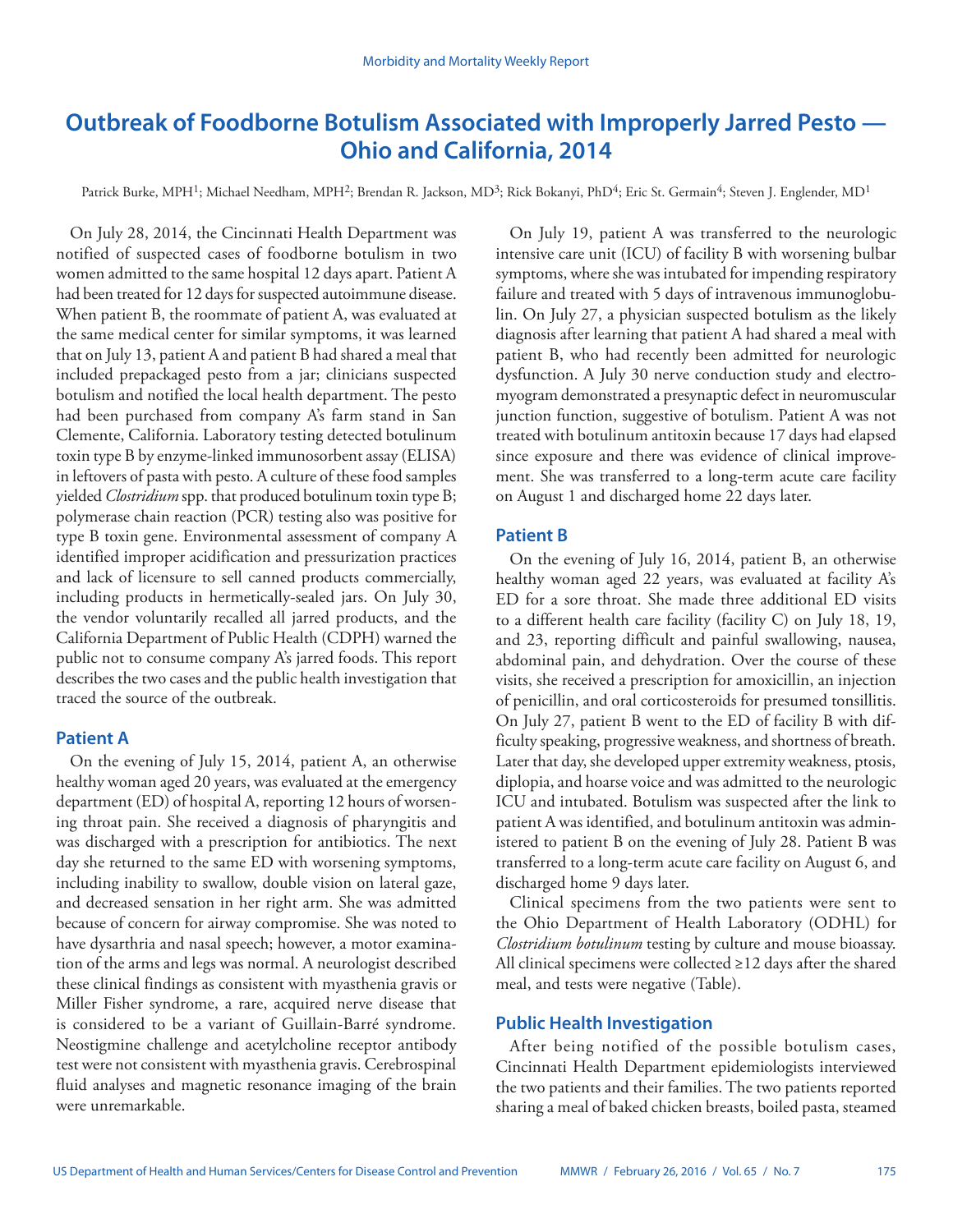| Specimen/Sample          | Date collected | ELISA*    | PCR <sup>†</sup> | Mouse bioassay* | Culture <sup>§</sup> |
|--------------------------|----------------|-----------|------------------|-----------------|----------------------|
| Patient specimen         |                |           |                  |                 |                      |
| Serum (patient A)        | July 25        | <b>NP</b> | <b>NP</b>        | Negative        | <b>NP</b>            |
| Serum (patient A)        | July 28        | <b>NP</b> | <b>NP</b>        | Negative        | <b>NP</b>            |
| Serum (patient B)        | July 28        | <b>NP</b> | <b>NP</b>        | Negative        | <b>NP</b>            |
| Stool (patient A)        | July 25        | <b>NP</b> | <b>NP</b>        | Negative        | Negative             |
| Stool (patient A)        | August 4       | <b>NP</b> | <b>NP</b>        | Negative        | Negative             |
| Stool (patient B)        | July 29        | <b>NP</b> | <b>NP</b>        | Negative        | Negative             |
| Stool (patient B)        | August 5       | <b>NP</b> | <b>NP</b>        | Negative        | Negative             |
| Food sample              |                |           |                  |                 |                      |
| Pasta with pesto 1       | July 28        | Positive  | Positive         | Inconclusive    | Positive             |
| Pasta with pesto 2       | July 28        | Positive  | Positive         | Inconclusive    | Positive             |
| Cooked chicken           | July 28        | Negative  | Negative         | Negative        | Negative             |
| Pesto jar 1 (Ohio)       | July 28        | Negative  | Negative         | Negative        | Negative             |
| Pesto jar 2 (Ohio)       | July 28        | Negative  | Negative         | Negative        | Negative             |
| Pesto jar 3 (Colorado)   | unknown        | Negative  | <b>NP</b>        | Negative        | Negative             |
| Pesto jar 4 (California) | August 5       | <b>NP</b> | <b>NP</b>        | Negative        | <b>NP</b>            |

**TABLE. Results of laboratory testing for botulinum toxin–producing Clostridium spp. and botulinum toxin type B in clinical specimens and food samples collected during an outbreak investigation — Ohio, Colorado, and California, July–August 2014**

**Abbreviations:** ELISA = enzyme-linked immunosorbent assay; NP = test not performed; PCR = polymerase chain reaction.

\* Test for botulinum toxin type B.

† Test for botulinum toxin genes.

§ Test for botulinum toxin type B–producing *Clostridium* spp.

vegetables, and company A Pine Nut Basil Pesto on July 13 at approximately 8:30 p.m. The pesto was poured over the chicken and pasta from an unopened glass jar and consumed by both patients without further heating. On July 28, investigators collected leftovers from this shared meal and two unopened jars of company A pesto and sent them to ODHL for testing. The pesto jar from the July 13 shared meal had been discarded. Botulinum toxin type B was detected in leftovers of pasta and pesto by ELISA. A culture of these food samples yielded *Clostridium* spp. that produced botulinum toxin type B, and PCR detected DNA encoding for type B toxin (Table).

Patient A received the pesto from a family member who had purchased several jars in May 2014 at a farm stand in San Clemente, California. Health officials in California collected and analyzed an unopened jar of the pesto from this family member's house. It was found to have a pH of 5.3 and water activity\* of 0.965 (parameters insufficient to prevent growth of *C. botulinum*). Several jars also had been sent to family members in Colorado; one jar was collected and tested negative for botulinum toxin–producing *Clostridium* spp. and botulinum toxin at ODHL. Seven persons in Colorado reported that they ate company A pesto on May 29, and no illnesses were reported.

On July 29, 2014, CDPH began an investigation and discovered multiple jarred food items, including the Pine Nut Basil Pesto, available for sale on company A's website and farm stand. Neither company A nor the pesto manufacturer had permits or registrations allowing them to legally manufacture or sell

\*Water activity is the amount of moisture that is available for bacterial growth. Water activity of >0.85, in the absence of other controls, can allow growth of *C. botulinum* in a shelf-stable food product.

canned food, including food in jars, in California. CDPH investigators identified a lack of knowledge of safety issues involved with jarring foods and inadequate acidification and pressurization practices. There were no records indicating that critical factors (e.g., pH, time, and temperature) were monitored during production. Invoices showed at least 39 jars of pesto were produced in 2014. After discussing the link between the cases in Ohio and company A pesto, company A voluntarily recalled all jarred food products. On July 30, CDPH posted Internet and social media notices warning consumers not to eat company A's jarred foods.

## **Discussion**

This is the first reported botulism outbreak linked to pesto in the United States and the first reported worldwide in >15 years. A 1997 report described two botulism cases in Italy caused by home-canned pesto, also contaminated with botulinum toxin type B (*1*). Similar to this outbreak, both patients in Italy delayed seeking medical care until ≥6 days after exposure.

The clinical diagnosis of botulism can be difficult. In the outbreak described here, both patients sought medical care multiple times before receiving a diagnosis of botulism, and patient A was hospitalized for nearly 2 weeks before a clinician made the epidemiologic link between patient A and patient B. If not for this clinician, the diagnoses might never have been made. In a 1995 outbreak of type B botulism linked to commercial chopped garlic in oil, a food vehicle similar to pesto, 36 previously unrecognized cases of botulism were identified only after two sisters with neurologic symptoms were evaluated (*2*).